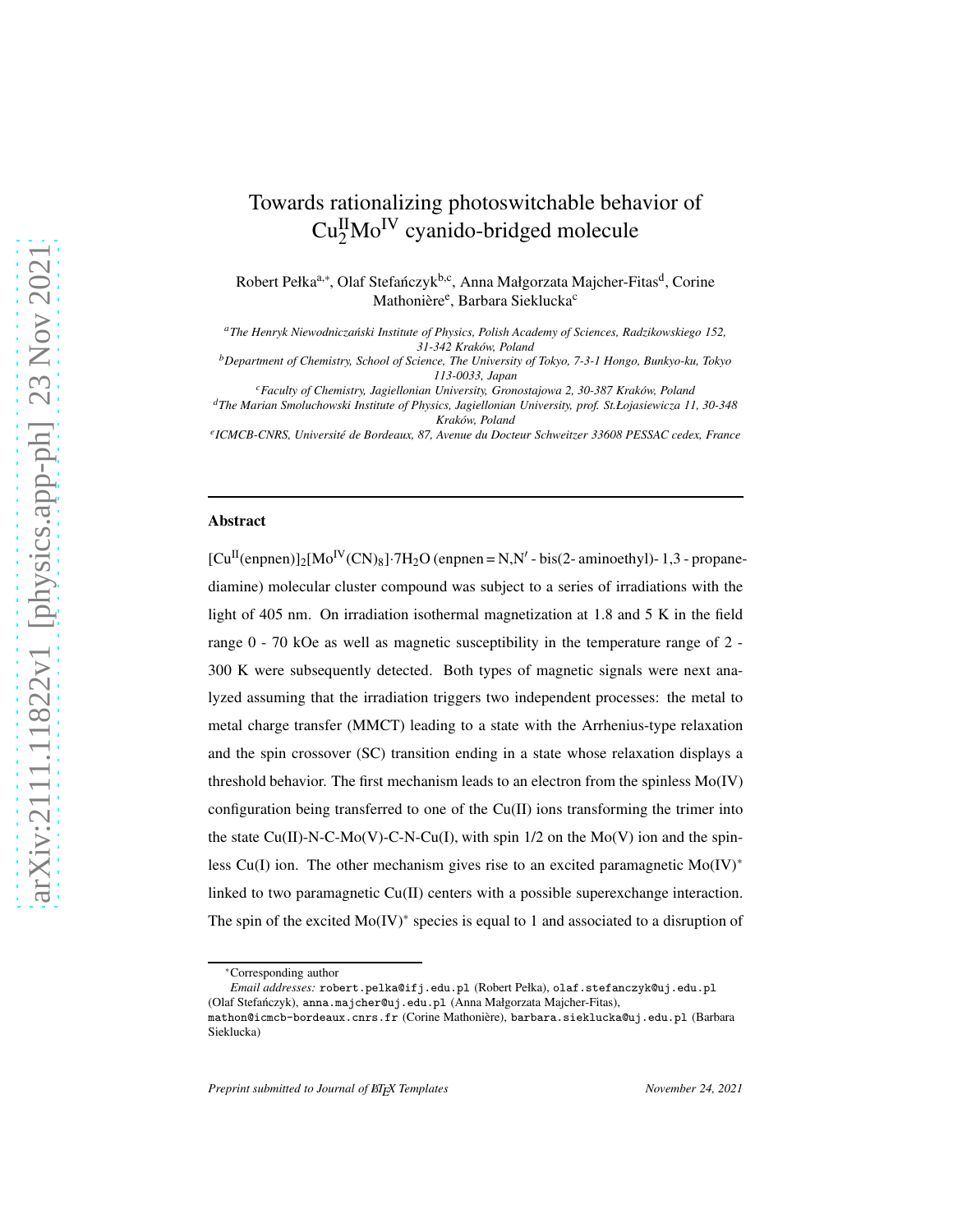the 5s-electronic pair. A reasonable result of simultaneous fitting the full series of susceptibility and magnetization data to the model taking into account both mechanisms corroborates their presence.

*Keywords:* photomagnetism, octacyanidometallates, susceptibility, magnetization, relaxation

#### 1. Introduction

Spins and magnetization of molecular materials can be uniquely controlled by photons, which is the feature absent for conventional magnets [\[1,](#page-13-0) [2](#page-13-1), [3,](#page-13-2) [4](#page-14-0), [5,](#page-14-1) [6](#page-14-2)]. The spin state of a molecular magnet can be changed either through photo-induced electron transfer (metal-to-metal charge-transfer MMCT process), where the redox states of two different metal centers are modulated [\[7,](#page-14-3) [8](#page-14-4), [9\]](#page-14-5), or through the light-induced excited spin state trapping (LIESST) effect (photo induced transformation from low spin LS to high spin HS state) [\[10,](#page-14-6) [11](#page-14-7)]. The studied cluster compound  $\text{[Cu}^{\text{II}}(\text{enpnen})]_2\text{[Mo}^{\text{IV}}(\text{CN})_8]\cdot7\text{H}_2\text{O}$ reveals both mechanisms, which was reported in detail in [\[12](#page-14-8)]. In the latter work a model was put forward which enabled the calculation of the temperature dependence of the photo-induced susceptibility and the field-dependence of the isothermal magnetization detected just upon irradiation. The present work aims basically at repeating this approach. However, two crucial modifications are introduced. Firstly, unlike in [\[12\]](#page-14-8), where only the susceptibility data were taken into account in the fitting procedure, the full set of magnetic data (both susceptibility and magnetization) are incorporated into the test function to be minimized. Secondly, here the magnetic properties of the compound are calculated assuming separate spectroscopic factors for the MMCT and SC excited states of the Mo ion. This feature was absent from the previous model, where a single averaged spectroscopic factor was used to describe the field-dependence of both excited states of the cluster compound. In addition, while this approach to rationalizing the photomagnetic properties of a molecular compound is relatively novel (it has been sketched for the first time in [\[13\]](#page-15-0), its crucial details were hidden to a large extent in the Supporting Information file of [\[12\]](#page-14-8) and might therefore be easily overlooked by a less diligent reader. We thus thought that a complete presentation in a dedicated article may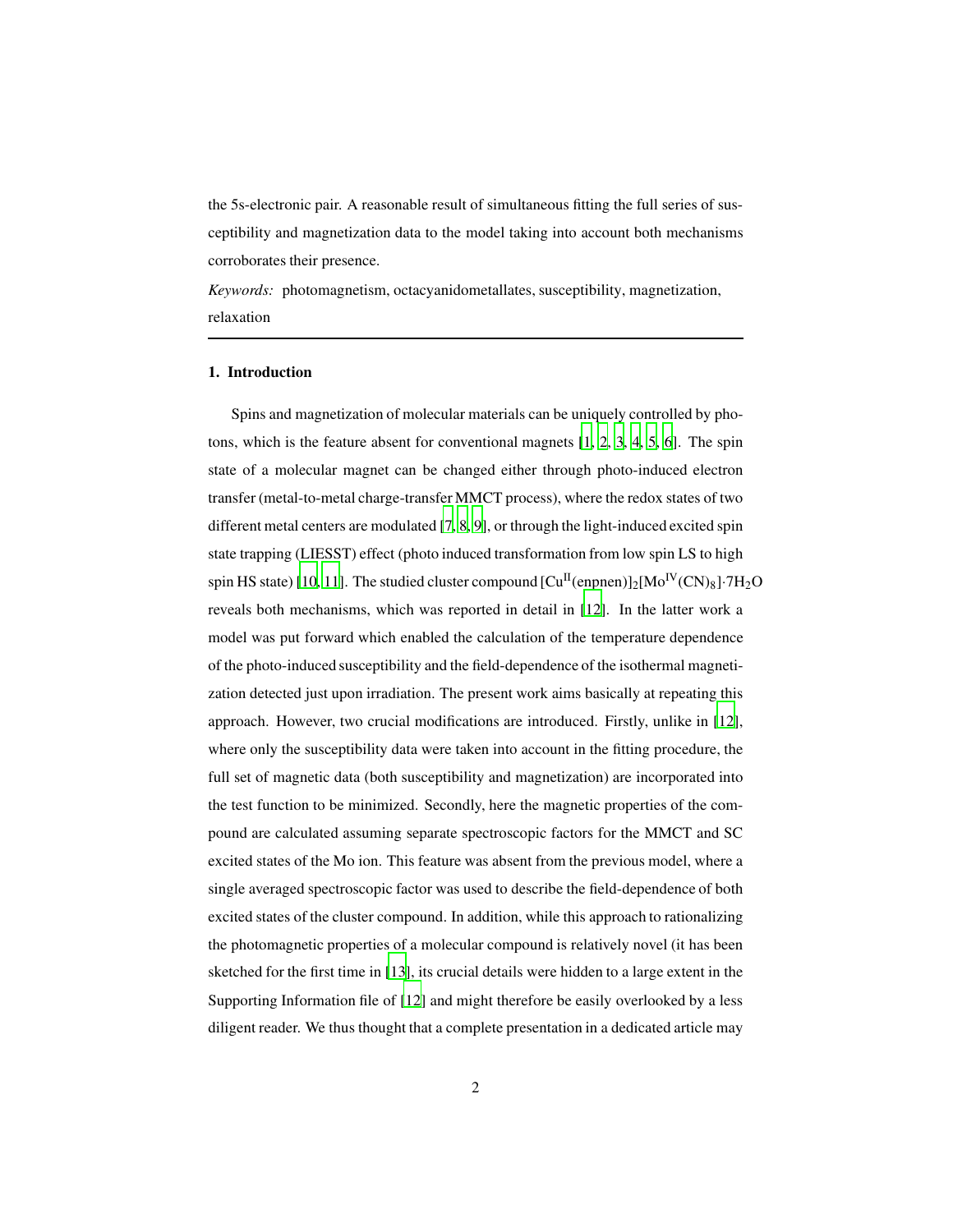come in right and useful.

## 2. Experimental

A preliminary step in the investigations of the magnetic properties of compound 1 was the measurement of the isothermal magnetization and susceptibility of a bulk sample. The mass of 10.291 mg of the powder sample of 1 was mounted in a plastic draw in the Quantum Design SQUID probe. The magnetization was detected at temperatures 1.8, 3, 5, 8 K in the field range of 0-70 kOe and at 100 K in the field range of 0-40 kOe. The susceptibility was measured using the dc field of 10 kOe in the temperature range 1.8-300 K [\[12\]](#page-14-8).

The main step of investigations consisted in irradiation of the sample with the visible light. The powder sample of 1 was scattered over a piece of scotch tape and mounted in the Quantum Design SQUID probe equipped with an optical fiber entry enabling the transmission of laser light. The first measurement of the sample was carried out prior to irradiation in two modes: for isothermal magnetization at 1.8 and 5 K in the field range of 0-70 kOe (denoted by BFI in Fig. [2\)](#page-4-0) and for susceptibility in the applied field of 10 kOe within temperature range of 1.8-300 K in the heating direction (denoted by BFI in Fig. [1\)](#page-3-0). Next followed a series of subsequent runs in which the sample was first cooled down to  $10$  K (run A),  $50$  K (run B),  $100$  K (run C),  $150$  K (run D), and 200 K (run E) in the liquid helium bath and stabilized at these temperatures. Then the sample was irradiated with the purple light of 405 nm for as long as 33.38 h (run A), 24.50 h (run B), 24.56 h (run C), 24.43 h (run D), and 17.94 h (run E). During irradiation the  $\chi T$  value was steadily increasing attaining the values of 1.133 emu K mol<sup>-1</sup> (run A), 1.003 emu K mol<sup>-1</sup> (run B), 0.905 emu K mol<sup>-1</sup> (run C), 0.892 emu K mol<sup>-1</sup> (run D), and 0.777 emu K mol<sup>-1</sup> (run E) just before switching off the light source. The relative increase in the signal between the initial state before irradiation and the final state after irradiation amounts to 50.9 % (run A), 30.6 % (run B), 17.7  $\%$  (run C), 16.9 % (run D), and 1.70 % (run E). Just after stopping the irradiation the temperature of the sample was lowered down to 1.8 K and first the isothermal magnetization at 1.8 K and 5 K was measured in the field range of 0-70 kOe (increasing field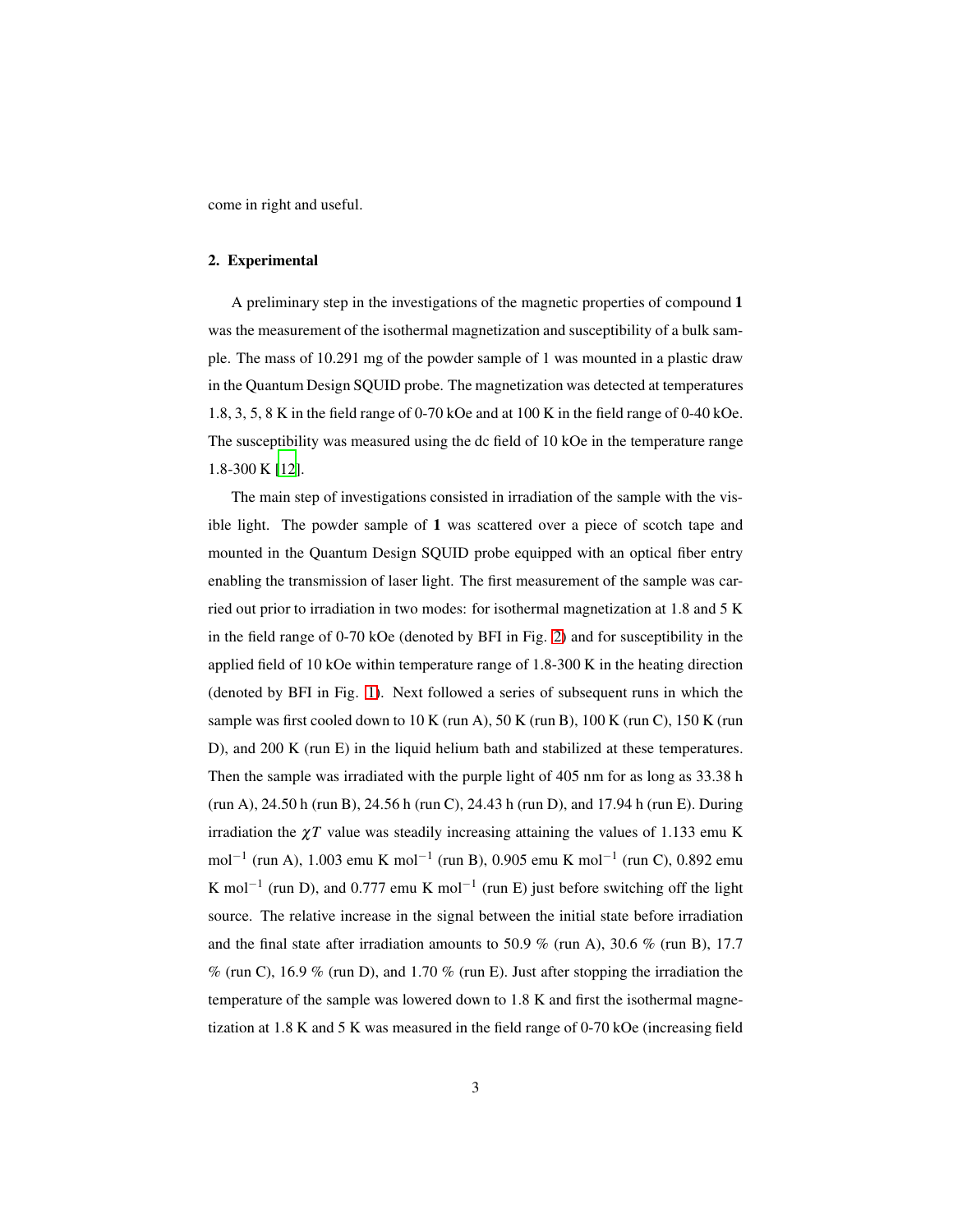mode) and immediately thereafter the field was fixed at the value of 10 kOe and the evolution of  $\chi T$  was detected in the temperature range of 2-300 K. The temperature change during the susceptibility measurement mode was checked to be perfectly linear with a steady rate of 0.4 K min<sup>-1</sup>. After each run the sample was cooled down to the initial temperature of the subsequent run. On finishing the final run with irradiation the sample was cooled down to liquid <sup>4</sup>He, the magnetization was measured at 1.8 and 5 K, and finally the susceptibility was detected in the dc field of 10 kOe in the temperature range of 2-300 K (AFI& H in Fig. [1](#page-3-0) and [2\)](#page-4-0).



<span id="page-3-0"></span>Figure 1: Temperature dependence of  $\chi T$  of 1 for all measurement series.

# 3. Theory

To get a more quantitative insight into the details of possible interactions in the unexcited state model "0" is assumed, where the intermolecular interaction between the trimer entities  $Cu<sub>2</sub>Mo$  is treated within the molecular field theory. The corresponding Hamiltonian accounts only for the Zeeman coupling of the spins of the Cu(II) ions with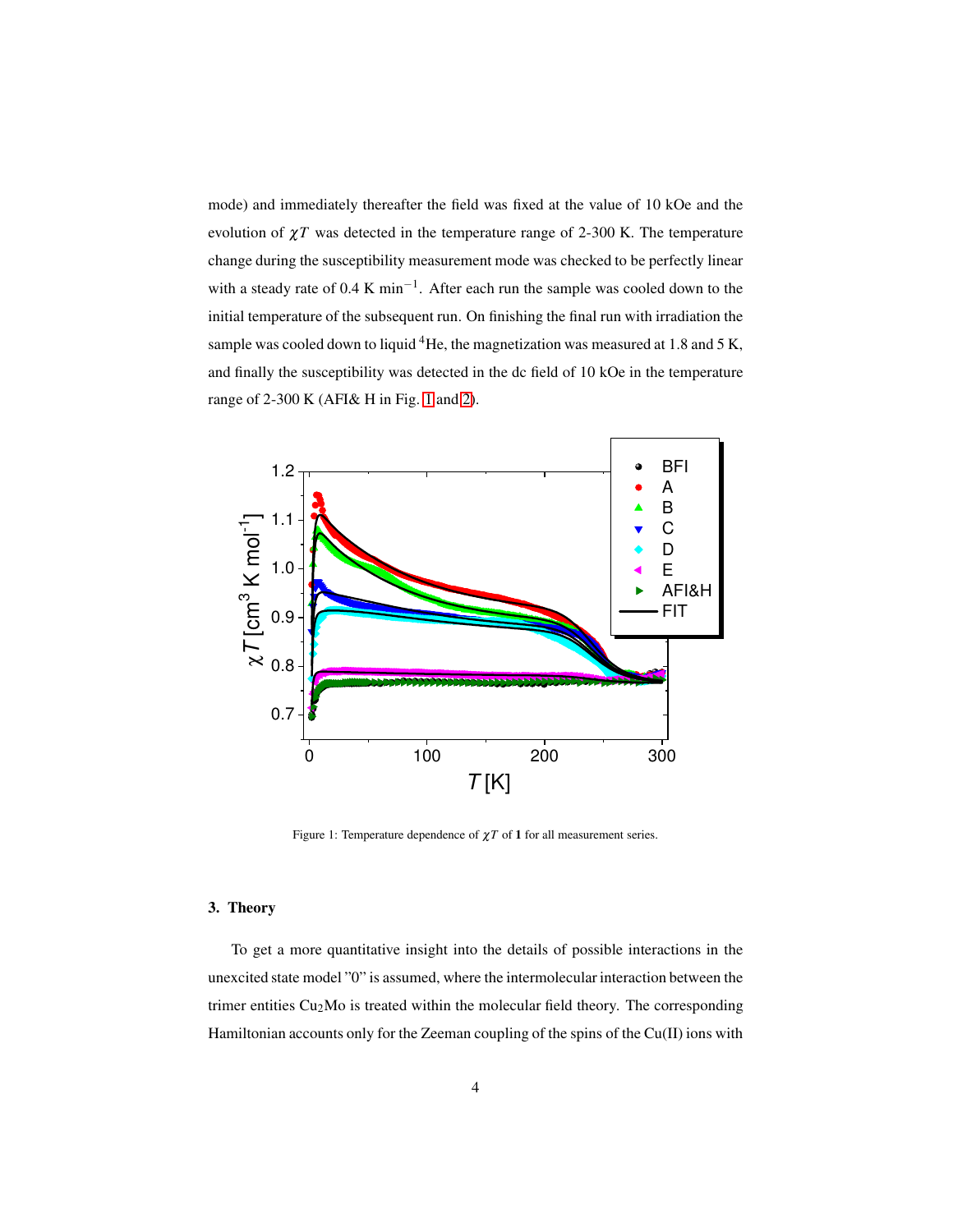

<span id="page-4-0"></span>Figure 2: Field dependence of the isothermal magnetization of 1 for all measurement series.

the applied magnetic field

$$
\hat{\mathcal{H}}_0 = g_{\text{Cu}}\mu_\text{B} \left( \hat{S}_{\text{Cu}_1} + \hat{S}_{\text{Cu}_2} \right) \cdot \vec{H} \tag{1}
$$

It is straightforward to derive the field- and temperature dependent partition function *Z*<sup>0</sup> related to that Hamiltonian:

$$
Z_0(H,T) = 2\left[1 + \cosh\left(\beta \mu_\text{B} g_{\text{Cu}} H\right)\right],\tag{2}
$$

where  $\beta = 1/k_B T$ . The magnetization and susceptibility is obtained as appropriate derivatives of the partition function, i.e.

$$
M_0(H,T) = \frac{N_A}{\beta} \frac{\partial \ln Z_0(H,T)}{\partial H} \qquad \chi_0(H,T) = \frac{N_A}{\beta} \frac{\partial^2 \ln Z_0(H,T)}{\partial H^2}.
$$
 (3)

It is easy to demonstrate that the magnetization function reduces to a sum of two Brillouin functions corresponding to a couple of the Cu(II) spins. The molar magnetic susceptibility was calculated according to the following approximate formula

$$
\chi_{0C} = \frac{\chi_0}{1 - \frac{zJ'\chi_0}{N_A\mu_B^2 g_{\text{Cu}}^2}},\tag{4}
$$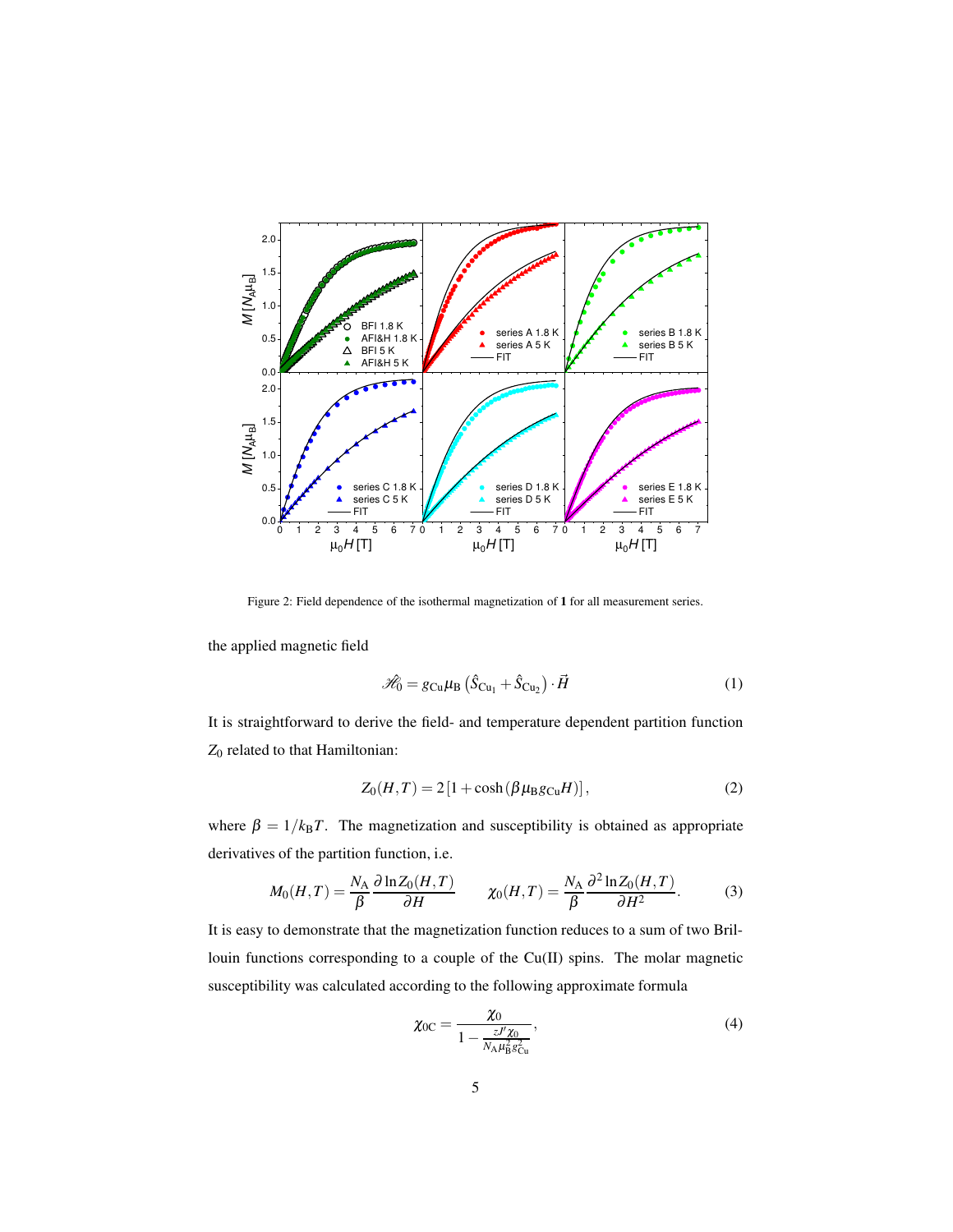where  $\chi_{0C}$  denotes the susceptibility corresponding to the interacting (coupled) clusters. The susceptibility calculated along the lines sketched above was fitted to the experimental points yielding ferromagnetic intermolecular coupling  $zJ' = 0.13(1)$  cm<sup>-1</sup>, and the Landé factor  $g_{Cu} = 2.0168(8)$ . The corresponding agreement quotient for susceptibility is  $R_{\chi}T = \sum [(\chi T)_{obs} - (\chi T)_{calc}]^2 / \sum [(\chi T)_{obs}]^2 = 4.1 \cdot 10^{-5}$ . Next, using the Brillouin function and relaxing the value of the copper Landé factor  $g_{\text{Cu}}$  the magnetization was calculated and fed into the analogous magnetization agreement quotient  $R_M = \sum [M_{obs} - M_{calc}]^2 / \sum [M_{obs}]^2$  incorporating all the available experimental points, which was optimized for a single common value of  $g_{Cu}$ . The corresponding procedure was implemented in the *Mathematica8.0* environment and yielded  $g_{Cu} = 2.02(2)$ and  $R_M = 2.2 \cdot 10^{-4}$ . The sizeable value and the ferromagnetic character of the intermolecular coupling may point to the presence of intramolecular interaction between the Cu(II) ions mediated through the diamagnetic -N-C-Mo(IV)-C-N- linkage. The set of parameters  $zJ' = 0.13(1)$  cm<sup>-1</sup> and  $g_{Cu} = 2.02(2)$  will serve in what follows as an input for the analysis of the susceptibility signal upon irradiation.

The irradiation of the sample in each run (from A to E) resulted in an apparent increase of the  $\chi T$  values (see Fig. [1\)](#page-3-0). At the lowest temperatures all the curves display consistently a downturn, which to a large extent may be due to the substantial dc field (10 kOe) present during the measurement, but the antiferromagnetic intermolecular coupling is not excluded. For runs A to C three regimes are apparent in the flow of the  $\chi T$  curves on increasing the temperature. The first regime is characterized by a rather steep fall of the  $\chi T$  values followed by a more gentle decrease (second regime) and finally an abrupt drop reaching the level detected before irradiation (third regime). Runs D and E lack the first regime, while maintaining the other two ones. The overall increase of the  $\chi T$  signal upon irradiation may originate from two independent mechanisms. The first is the metal to metal charge transfer (MMCT), where an electron from the spinless  $Mo(IV)$  configuration is transferred to one of the  $Cu(II)$ ions transforming the trimer into the state Cu(II)-N-C-Mo(V)-C-N-Cu(I), with spin 1/2 on the  $Mo(V)$  ion and the spinless  $Cu(I)$  ion. The spin carriers in thus excited state may be exchange-coupled through the diamagnetic cyanido bridge. The other is a spin crossover (SC) process centered on the Mo(IV) ion due to irradiation in the LF region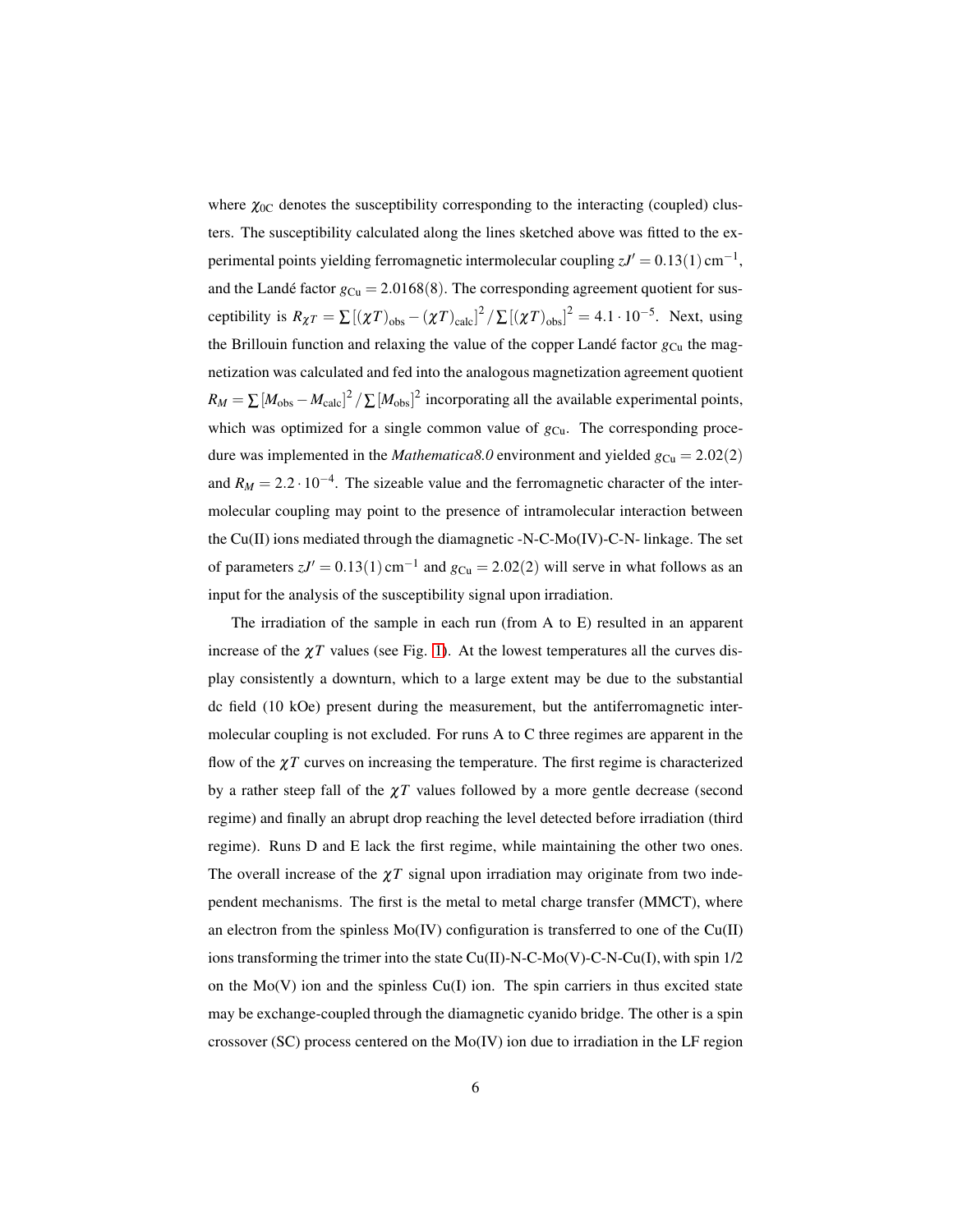of the  $[Mo<sup>IV</sup>(CN)<sub>8</sub>]$ <sup>4-</sup> spectra, giving rise to an excited paramagnetic Mo(IV)<sup>\*</sup> linking two paramagnetic  $Cu(II)$  centers with a possible superexchange interaction. The spin of the excited Mo(IV)<sup>\*</sup> species is equal to 1 and associated to a disruption of the 5s-electronic pair. It is important to note two facts. Firstly, the Cu(II)-N-C-Mo(V)- C-N-Cu(I) state as well as the Cu(II)-N-C-Mo(IV)<sup>∗</sup> -C-N-Cu(II) state are excited and thus metastable, and with the course of time they will relax back to the ground state of the trimer. Secondly, only a certain part of the trimer molecules in the sample shall undergo either an MMCT process or a SC process leaving the remaining molecules in the unperturbed state described by model "0".

Pertinent to the new photoinduced configurations of the trimer molecule we assume model I and II depicted in Fig. [3,](#page-7-0) where  $J_1$  and  $J_2$  denote superexchange constants of the coupling between, respectively, the spin  $1/2$  state of the  $Mo(V)$  ion and the spin  $1/2$ state of the remaining Cu(II) ion and the spin 1 state of the Mo(IV)<sup>∗</sup> ion and the spin 1/2 states of each of the Cu(II) ions. One comment is necessary here. Although the unit cell of 1 contains two symmetry inequivalent trimer entities, the bond lengths and angles in the cyanido bridges mediating the superexchange coupling differ only little between both entities and between either side of each entity. Therefore, we resort to a natural simplification consisting in assuming that all the trimers in compound 1 are structurally identical. Hence our models involve a single exchange coupling constant each. This assumption reduces considerably the number of free parameters to be determined. The Hamiltonian corresponding to model I acquires the following form

$$
\mathcal{\hat{H}}_1 = -J_1 \hat{S}_{\text{Mo}_1} \cdot \hat{S}_{\text{Cu}} + \mu_\text{B} \left( g_{\text{Mo}_1} \hat{S}_{\text{Mo}_1} + g_{\text{Cu}} \hat{S}_{\text{Cu}} \right) \cdot \vec{H},\tag{5}
$$

where different Landé factors for the Mo(V) and Cu(II) ions are assumed and  $J_1$  is the superexchange coupling constant between spin 1/2 of the Mo(V) ion and spin 1/2 of the unperturbed Cu(II) ion. It is straightforward to derive the field- and temperature dependent partition function  $Z_1$  related to Hamiltonian  $\mathcal{H}_1$ :

$$
Z_1(\beta, H) = 2e^{\frac{1}{4}\beta J_1} \cosh\left[\frac{1}{2}\beta\mu_B(g_{Cu} + g_{Mo_1})H\right] + 2e^{-\frac{1}{4}\beta J_1} \cosh\left[\frac{1}{2}\beta\sqrt{\mu_B^2(g_{Cu} - g_{Mo_1})^2H^2 + J_1^2}\right]
$$
(6)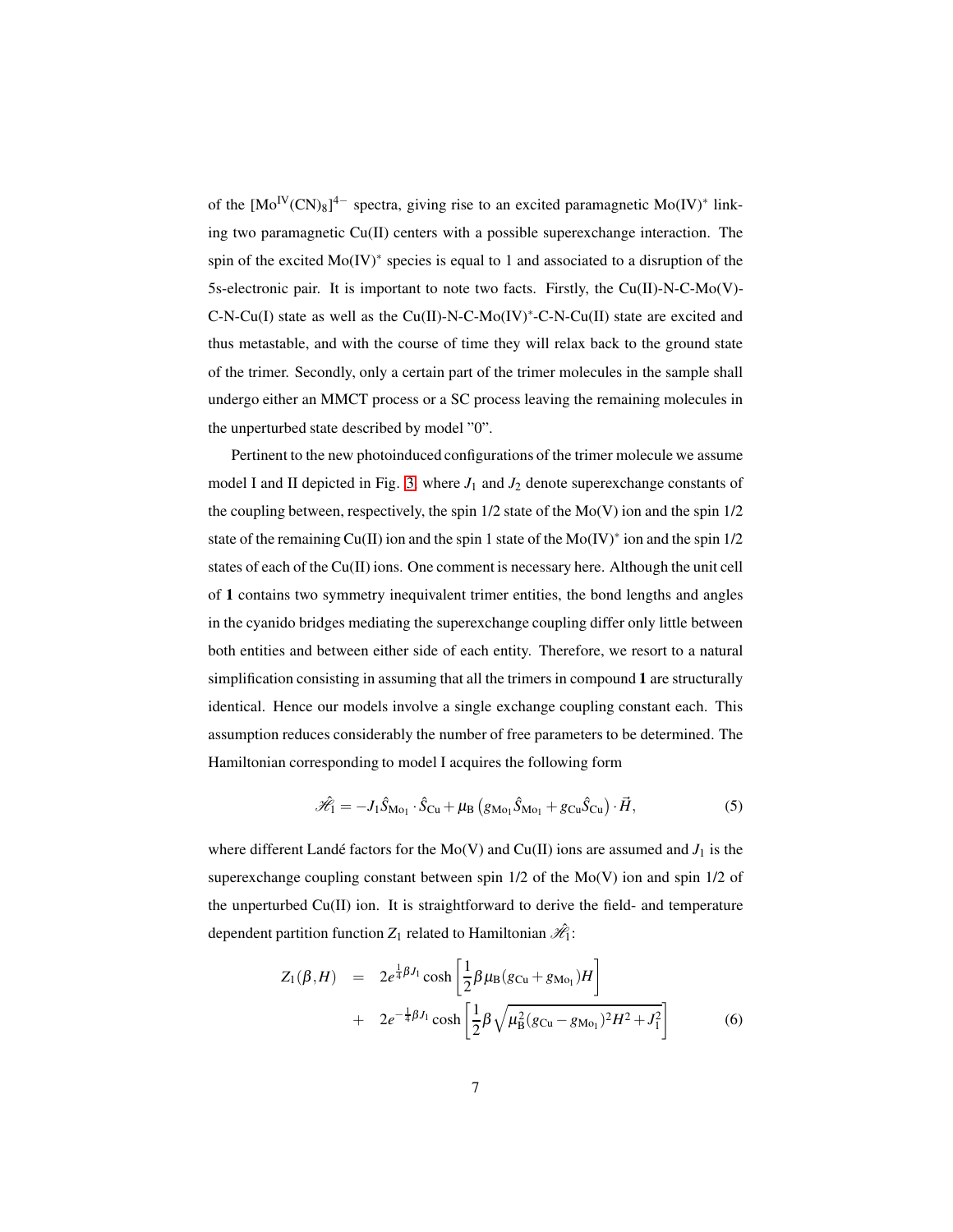

<span id="page-7-1"></span><span id="page-7-0"></span>Figure 3: Schematics of models I and II of MMCT (top) and SC (bottom) excited states.

The Hamiltonian corresponding to model II reads

$$
\hat{\mathcal{H}}_2 = -J_2 \hat{S}_{\text{Mo}_2} \cdot (\hat{S}_{\text{Cu}_1} + \hat{S}_{\text{Cu}_2}) + \mu_\text{B} \left[ g_{\text{Cu}} (\hat{S}_{\text{Cu}_1} + \hat{S}_{\text{Cu}_2}) + g_{\text{Mo}_2} \hat{S}_{\text{Mo}_2} \right] \cdot \vec{H} \tag{7}
$$

where similarly different Landé factors for the Mo(IV)<sup>\*</sup> and Cu(II) ions were assumed and  $J_2$  is the superexchange coupling constant between spin 1 of the Mo(IV)<sup>\*</sup> ion and spins  $1/2$  of both the Cu(II) ions. In this case the corresponding partition function  $Z_2$ cannot be given in a closed form and must be calculated numerically through the diagonalization of the Hamiltonian in Eq. [7](#page-7-1) for each required value of the couple (*H*,*T*). The molar magnetization and susceptibility in both models is obtained as appropriate derivatives of the partition functions. We deliberately decide not to take into account the intermolecular interactions in both models in order to simplify the overall description and reduce the number of free parameters. Let us finally note that the two Landé factors  $g_{\text{Mo}_1}$  and  $g_{\text{Mo}_2}$  correspond to two distinct excited states of the Mo ion, i.e.  $Mo<sub>1</sub>=Mo(V)$  and  $Mo<sub>2</sub>=Mo(IV)^*$ , and as such they are in general not equal.

As mentioned above only a fraction  $f_1$  of the sample undergoes the MMCT process giving rise to the enhanced susceptibility signal. The excited MMCT state is a metastable one, so the fraction  $f_1$  diminishes in the course of time. Let us assume that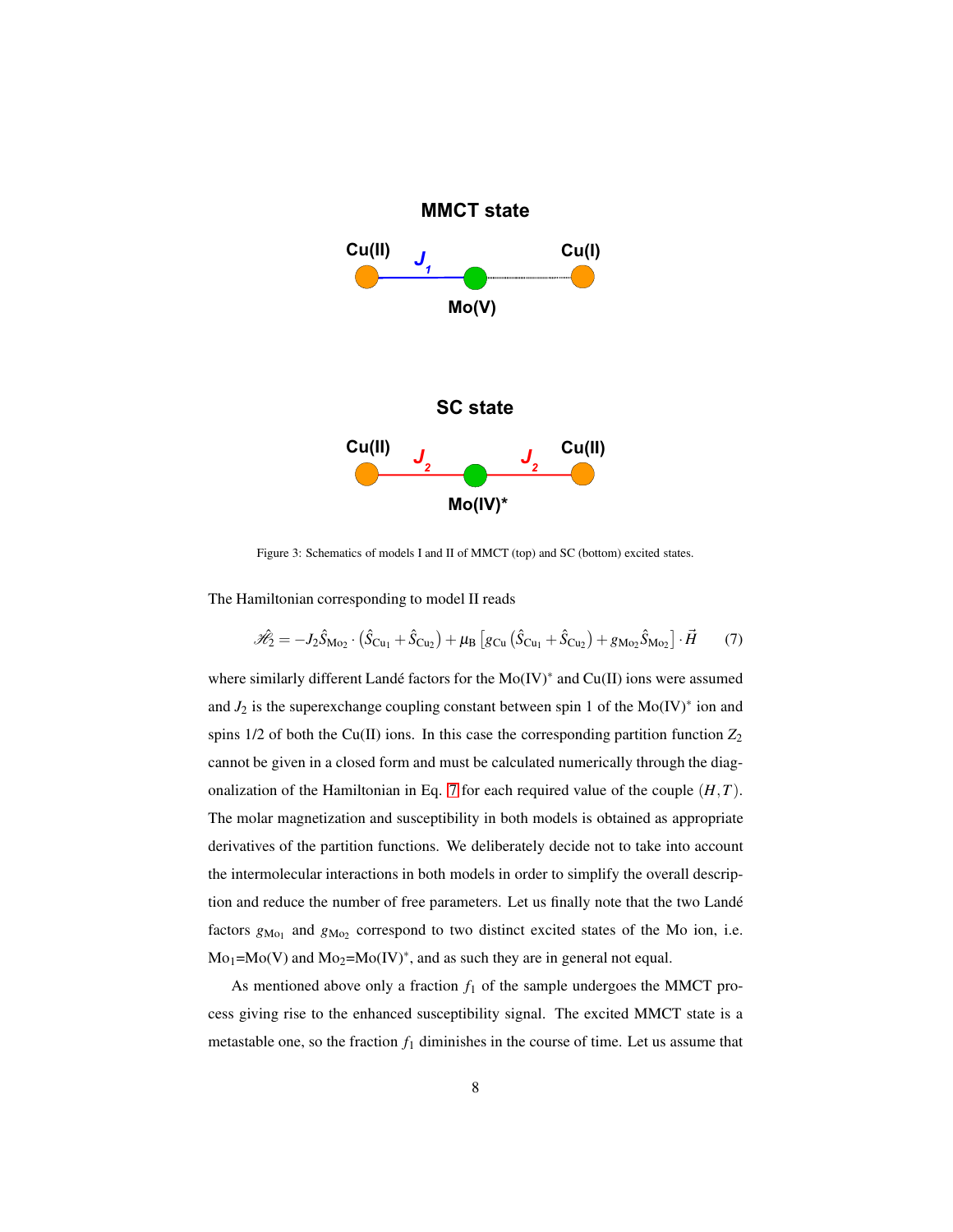the number of the MMCT excited trimer units and concomitantly with it the fraction *f*<sup>1</sup> decreases with time according to the exponential (Arrhenius) law given by

$$
f_1 = f_{10} \exp\left(-\frac{t}{\tau}\right),\tag{8}
$$

where  $f_{10}$  is the initial fraction at moment  $t = 0$  and  $\tau$  is the mean lifetime of the metastable state revealing a temperature dependence associated with the presence of the energy barrier  $\Delta_1$  preventing the state from relaxing back to the ground state described by an exponential rule

$$
\tau = \tau_0 \exp\left(\frac{\Delta_1}{k_B T}\right),\tag{9}
$$

where  $\tau_0$  defines a high-temperature limit of the lifetime. In the measurement performed on laser light irradiation the temperature of the sample increases linearly from  $T_{\text{min}} = 2$  K to  $T_{\text{max}} = 300$  K within the period of  $\Delta t_{\text{m}} = 12$  h 25 min (the rate of increase is 0.4 K min<sup>-1</sup>), so one can write a simple relation between the current time *t* (where  $t = 0$  coincides with the start of the measurement) and the current temperature of the sample

$$
t = \frac{T - T_{\min}}{T_{\max} - T_{\min}} \Delta t_{\max}.
$$
\n(10)

Thus the fraction of the MMCT excited trimer units in the sample  $f_1$  is the following function of temperature

$$
f_1 = f_{10} \exp\left[ -e^{-\frac{\Delta_1}{k_{\rm B}T}} \frac{T - T_{\rm min}}{T_{\rm max} - T_{\rm min}} \rho \right],
$$
 (11)

where  $\rho = \Delta t_{\rm m}/\tau_0$ .

Similarly, only a fraction  $f_2$  of the sample undergoes the SC process. In this case we expect that the deexcitation of the SC state and its return to the ground state configuration is a threshold process, where up to a certain temperature  $T_0$  the population of the SC state remains roughly on the same level. It is only above the threshold temperature  $T_0$  that the deexcitation process starts to be effective and the fraction  $f_2$  starts to diminish noticeably. For the precise shape of temperature dependence of this process we draw on the formula describing the reverse SC transition [\[14\]](#page-15-1), i.e.

$$
f_2 = \frac{f_{20}}{1 + \exp\left[\Delta_2 \left(\frac{1}{T_0} - \frac{1}{T}\right)\right]},
$$
\n(12)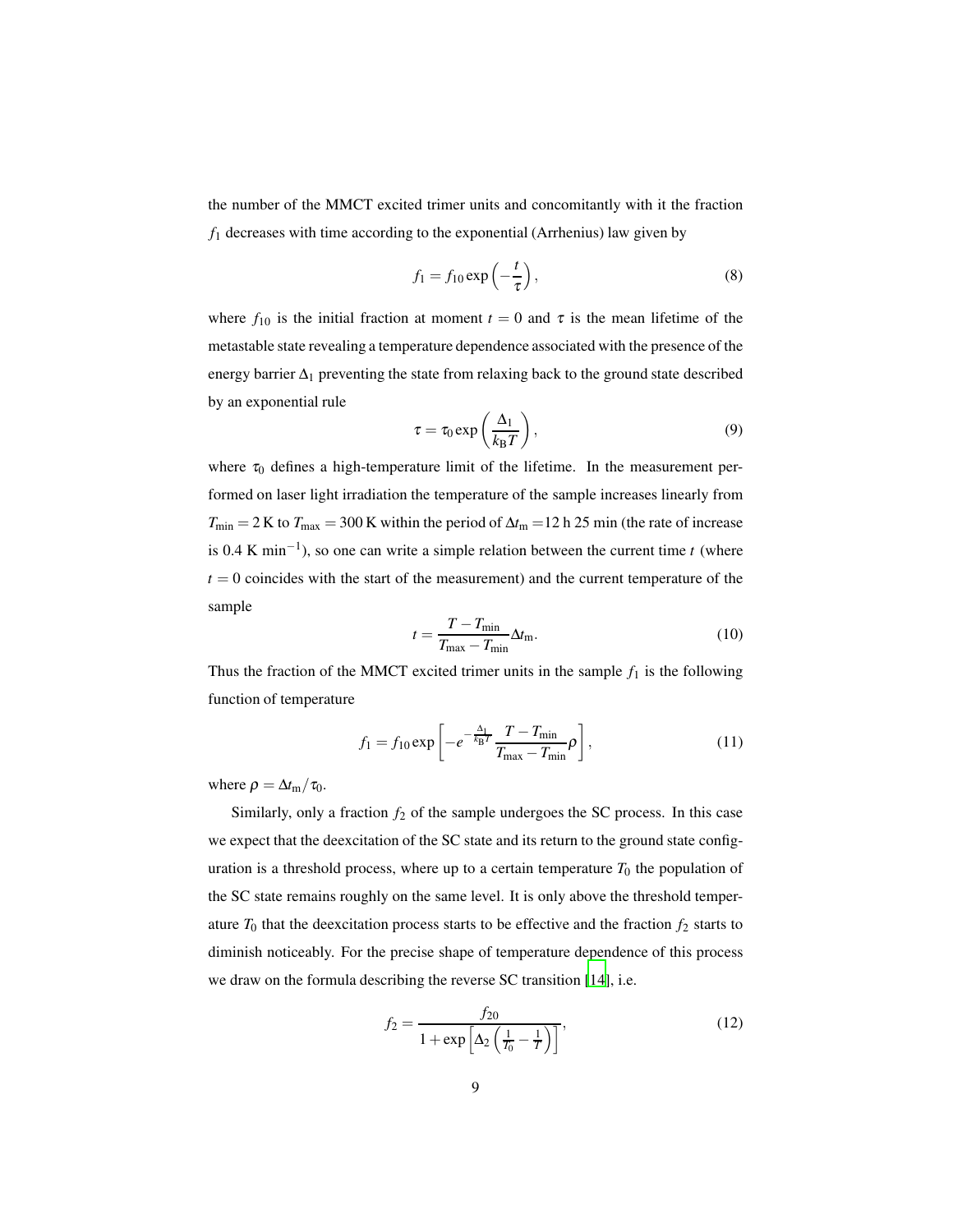where  $f_{20}$  denotes the initial (at the start of the measurement) fraction of the SC excited trimer units and  $\Delta_2$  is a parameter accounting for the energy distance between the excited and ground state. Finally, the fraction of the ground state  $f_0$  obeys at each temperature the following relation  $f_0 = 1 - f_1 - f_2$ . Now, the susceptibility signal detected just upon irradiation denoted with the subscript "UI" can be described by an appropriate combination of signals inferred from model "0" (not excited trimer units) and model I (MMCT excited trimer units) and model II (SC excited trimer units):

$$
\chi_{\text{UI}}(H,T) = [1 - f_1(f_{10}, \Delta_1, \rho, T) - f_2(f_{20}, \Delta_2, T_0, T)] \chi_{\text{OC}}(zJ', g_{\text{Cu}}, H, T)
$$
  
+  $f_1(f_{10}, \Delta_1, \rho, T) \chi_1(J_1, g_{\text{Cu}}, g_{\text{Mo}_1}, H, T)$   
+  $f_2(f_{20}, \Delta_2, T_0, T) \chi_2(J_2, g_{\text{Cu}}, g_{\text{Mo}_2}, H, T)$  (13)

where all the parameters and variables are given explicitly. The total magnetization upon irradiation was measured in each instance prior to the susceptibility run, hence one should calculate it as an analogous combination of signals using the initial values of the fractions, i.e.

$$
M_{\text{UI}}(H,T) = [1 - f_{10} - f_{20}] M_0 (zJ', g_{\text{Cu}}, H, T)
$$
  
+  $f_{10}M_1 (J_1, g_{\text{Cu}}, g_{\text{Mo}_1}, H, T)$   
+  $f_{20}M_2 (J_2, g_{\text{Cu}}, g_{\text{Mo}_2}, H, T)$ . (14)

## 4. Results and Discussion

The main step of the analysis is the modeling of the susceptibility and magnetization signals observed upon irradiation in the five subsequent runs from A to E. To this end we defined a test function *Q* being the sum of two agreement quotients *Q*χ*<sup>T</sup>* and  $Q_M$  ( $Q = Q_{\chi T} + Q_M$ ) taking into account all the measurement runs, where

$$
Q_{\chi T} = \frac{\sum_{\omega \in \Omega} \sum_{i_{\omega}} \left[ (\chi T)_{i_{\omega}} - \chi_{\text{UI}} \left( H, T_{i_{\omega}} \right) T_{i_{\omega}} \right]^2}{\sum_{\omega \in \Omega} \sum_{i_{\omega}} \left[ (\chi T)_{i_{\omega}} \right]^2}
$$
(15)

and

$$
Q_{M} = \sum_{i=1}^{2} \frac{\sum_{\omega \in \Omega} \sum_{j_{\omega}} [M_{i,j_{\omega}} - M_{\text{UI}}(H_{j_{\omega}}, T_{i})]^{2}}{\sum_{\omega \in \Omega} \sum_{j_{\omega}} [M_{i,j_{\omega}}]^{2}}
$$
(16)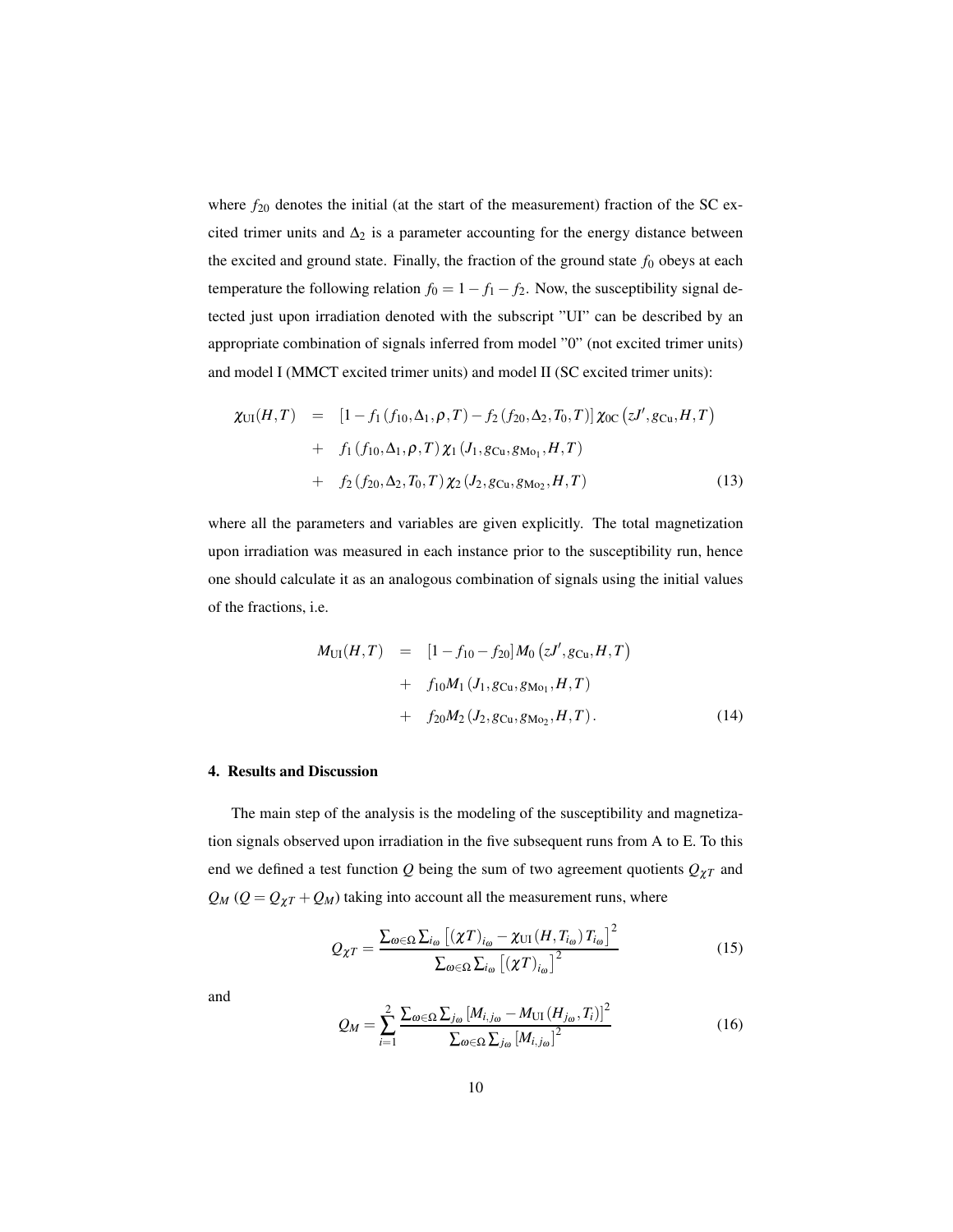where  $\Omega = \{A, B, C, D, E\}$  is a set of the measurement runs, indices  $i_{\omega}$  and  $j_{\omega}$  enumerate the consecutive measurement points in a given run, and index  $i = 1, 2$  corresponds to the two temperatures ( $T_1 = 1.8$  K and  $T_2 = 5$  K) at which the magnetization was measured in each run. Let us note that each run is characterized by an independent set of the initial fractions  $\{f_{\omega 00}, f_{\omega 10}, f_{\omega 20}\}$  of which only two are independent variables  $(f_{\omega00} + f_{\omega10} + f_{\omega20} = 1)$ . Parameters *zJ'* and  $g_{Cu}$  were fixed at the values found in the analysis of the bulk data. This leaves us with a set of 18 independent parameters:  $\Delta_1$ ,  $ρ, Δ<sub>2</sub>, T<sub>0</sub>, J<sub>1</sub>, J<sub>2</sub>, g<sub>Mo<sub>1</sub></sub>, g<sub>Mo<sub>2</sub></sub> f<sub>ω00</sub>, f<sub>ω10</sub> (ω ∈ Ω).$  Let us note here that the data set to be analyzed is quite large with 94 experimental points falling on one parameter. Using the implementation of the above definition in the *Mathematica8.0* environment function *Q* was minimized by the principal axis method. Unlike in [\[12\]](#page-14-8), where only after fixing  $f_{D10} = f_{E10} = 0$  the optimizing procedure converged returning an acceptable solution, it did converge in its full yielding reasonable parameter values. The minimum thus obtained amounts to  $Q = 8.6 \cdot 10^{-5}$  ( $Q_{\chi T} = 8.1 \cdot 10^{-5}$  and  $Q_M = 5.5 \cdot 10^{-6}$ ) and corresponds to the set of parameters listed in Table [1.](#page-10-0) This result should be compared to that reported in [\[12](#page-14-8)], where  $Q_{\chi}T = 6.4 \cdot 10^{-5}$  is in fact slightly smaller than the present value, however  $Q_M = 5.3 \cdot 10^{-3}$  differs by three orders of magnitude from the present result. The relative errors listed in Table [1](#page-10-0) reveal that the set of the best fit parameters

| parameter                         |                | $J_1$ [cm <sup>-1</sup> ] $J_2$ [cm <sup>-1</sup> ] | $\Delta_1$ [K]   | $\rho$    | $\Delta_2$ [K] | $T_0$ [K] |
|-----------------------------------|----------------|-----------------------------------------------------|------------------|-----------|----------------|-----------|
| value                             | 17             | 104                                                 | 81               | 7         | 4306           | 243       |
| relative error $[\%]$             | 55             | 0.19                                                | 90               | 76        | 59             | 3.4       |
| parameter                         | $g_{\rm Mo_1}$ | $g_{\rm Mo}$                                        | $f_{A00}$        | $f_{A10}$ | $f_{B00}$      | $f_{B10}$ |
| value                             | 2.22           | 2.25                                                | 0.471            | 0.451     | 0.504          | 0.431     |
| relative error $\lceil \% \rceil$ | 4.1            | 0.18                                                | 1.4              | 1.5       | 1.3            | 1.5       |
| parameter                         | $f_{\rm CO0}$  | $f_{C10}$                                           | $f_{\text{D}00}$ | $f_{D10}$ | $f_{E00}$      | $f_{E10}$ |
| value                             | 0.841          | 0.100                                               | 0.937            | 0.008     | 0.992          | 0.0005    |
| relative error $[\%]$             | 0.77           | 6.7                                                 | 0.69             | 80        | 0.65           | >100      |

<span id="page-10-0"></span>Table 1: Parameter values corresponding to the minimum of *Q*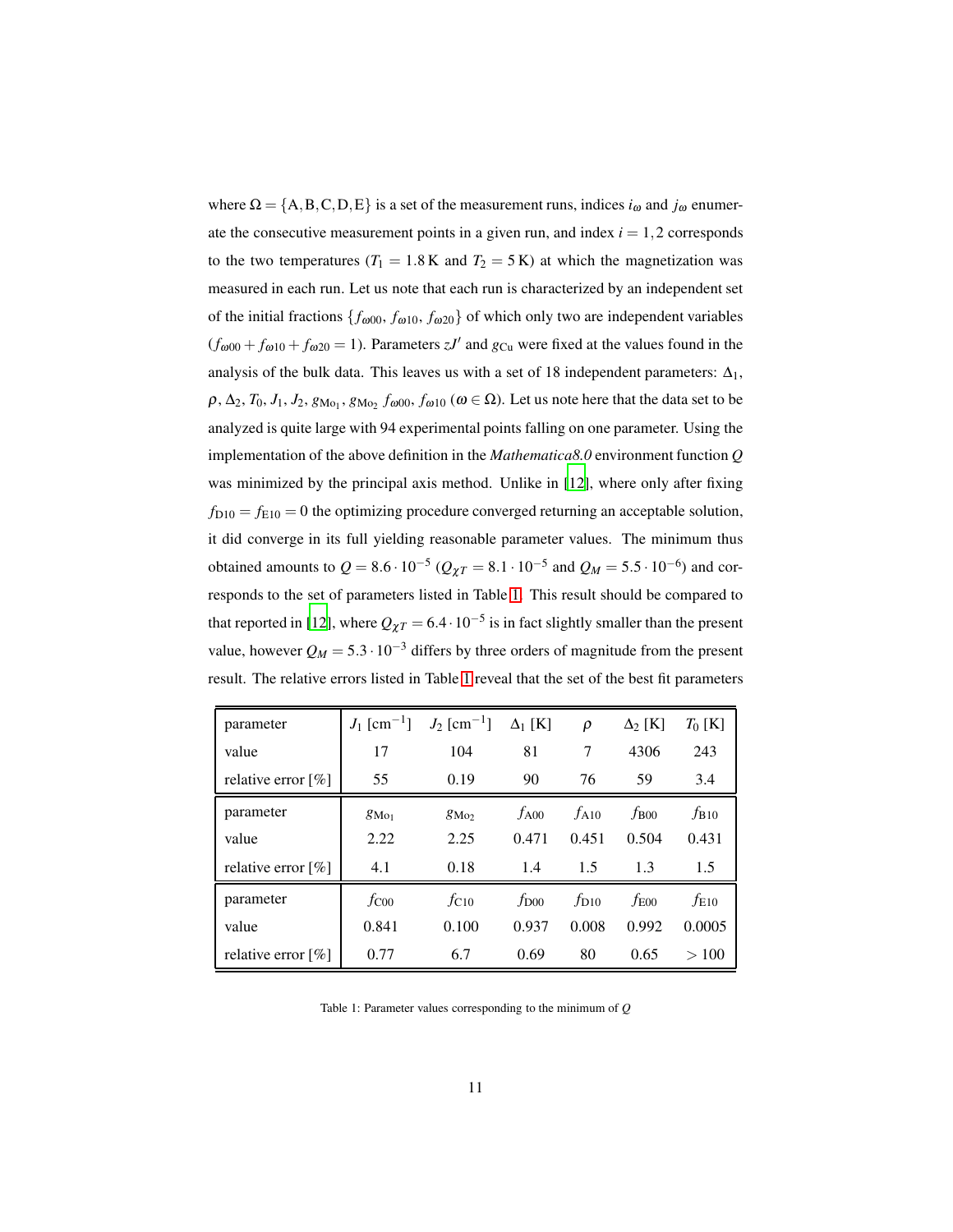breaks up into two groups: the group of six parameters  $(J_1, \Delta_1, \rho, \Delta_2, f_{D10}, f_{E10})$  to which function *Q* is only weakly sensitive (considerable relative errors) and the remaining twelve parameters (*T*<sub>0</sub>,  $g_{\text{Mo}_1}$ ,  $g_{\text{Mo}_2}$  and the remaining fractions  $f_{\omega 00}$  and  $f_{\omega 10}$ ) with fairly strong influence on *Q* (small relative errors). Let us at the same time stress that the relative errors within the first group do not exceed 100 % but for the fraction  $f_{E10}$ which has the smallest absolute value. The exchange couplings in both the MMCT excited state and the SC excited state turn out to be of ferromagnetic character, which is consistent with the general increase of the susceptibility signal detected upon irradiation in all the measurement runs. Parameter  $\rho$  implies that  $\tau_0 \approx 1.77$  h, which is a reasonable result comparing well with the time scale of the photomagnetic experiment. Moreover, the height of the energy barrier for the relaxation of the MMCT excited state  $\Delta_1 \approx 80$  K is also plausible. Parameter  $\Delta_2 \approx 4300$  K constitutes a fraction (12%) of the energy of the light quantum ( $\approx$  35430 K for the purple light with  $\lambda$  = 405 nm) used in the irradiation of the sample, which should be expected. The values of the Landé factors  $g_{\text{Mo}_1} = 2.22$  and  $g_{\text{Mo}_2} = 2.25$  are comparable and consistent with the upper bound of the interval [2.13,2.24] reported in [\[12\]](#page-14-8). Finally, the fractions  $f_{\omega 00}$  and  $f_{\omega 10}$  ( $\omega \in \Omega$ ) are all positive and attain consistently values below 1.

The curves corresponding to the parameter values in Table [1](#page-10-0) are depicted with solid lines in Fig. [1](#page-3-0) (susceptibility) and Fig. [2](#page-4-0) (magnetization). The agreement of the calculated values (solid lines) with the experimental ones (symbols) is satisfactory although not perfect. The largest discrepancies in susceptibility (see Fig. [1\)](#page-3-0)can be observed in the low temperature limit, which may be due to the fact that for the sake of simplicity we neglected the intermolecular interactions between the clusters in their excited states. The introduction of two further parameters would certainly have an adverse effect on the convergence of the optimizing procedure. The agreement of the calculated values (solid lines) with the experimental ones (symbols) of the molar magnetization (see Fig. [2\)](#page-4-0) is apparently better at 5 K than at 1.8 K. At 1.8 K the calculated values overestimate the experimental signal especially for the intermediate field values. This again may be due to the lack of accounting for the intermolecular interactions of the timer units in their excited states, which most probably are antiferromagnetic in character. Another source of discrepancy may be the fact that the magnetization mea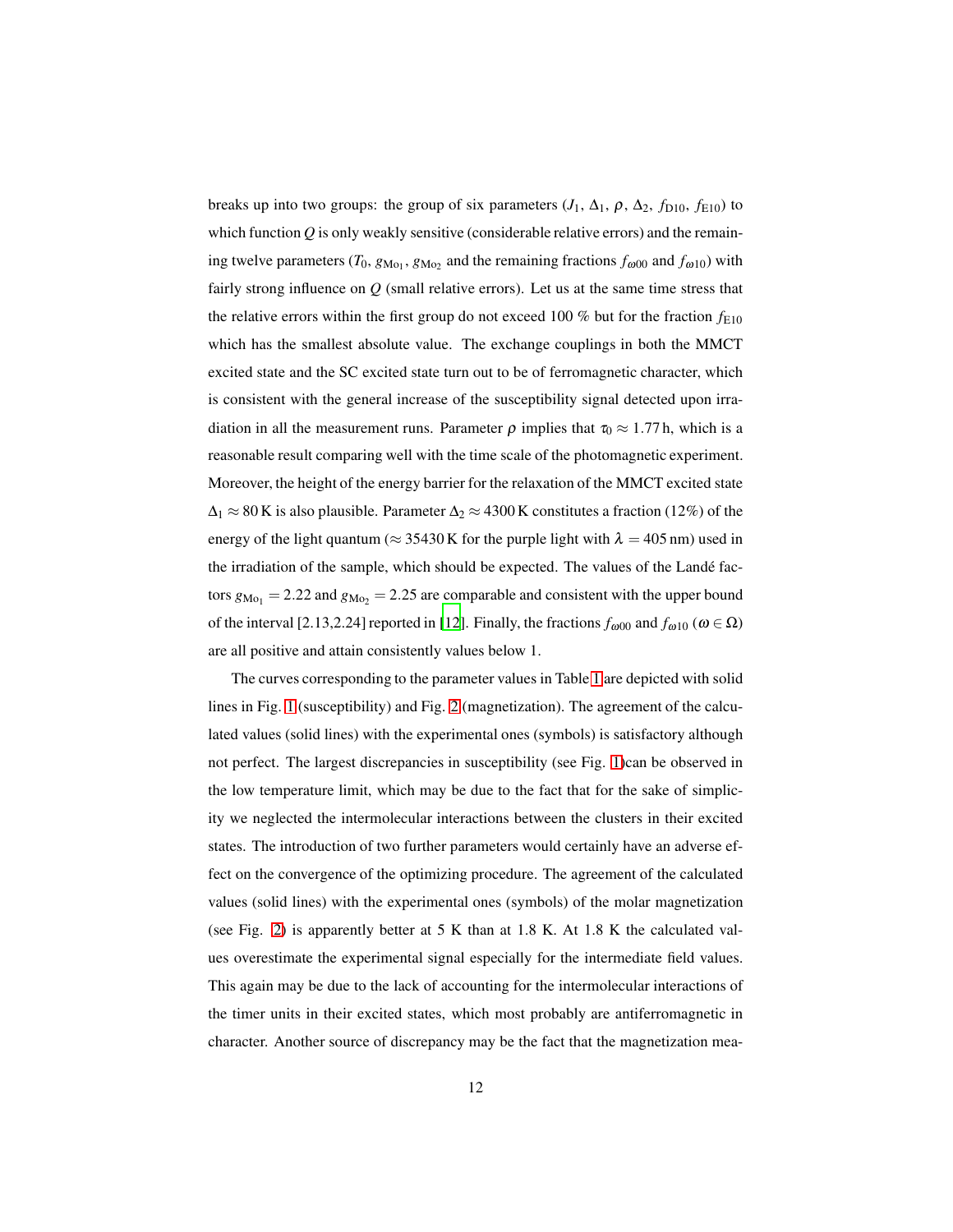surement preceded the susceptibility measurement in each run while the values of the initial fractions  $f_{\omega 00}$  and  $f_{\omega 10}$  ( $\omega \in \Omega$ ) correspond precisely to the starting moment of the susceptibility measurement. However, this should rather result in a slight underestimation of the fractions and therefore lead to a further enhancement of the calculated values. For the sake of transparency of presentation the initial abundances (fractions) of the ground state and the MMCT and SC excited states are shown in Figure [4](#page-12-0) in a form of a stack column chart. It can be seen that the level of population of both the MMCT and SC states diminishes with increasing temperature of irradiation (along the series of the runs). The SC state has a nonvanishing contribution in all the runs, while the contribution of the MMCT state is negligibly small for the two final runs. Apparently, the time that elapses between the moment of irradiation finish and the moment of susceptibility measurement start, which gradually extends from run to run, is for the last two runs sufficiently long for the MMCT excited trimer units to relax back to the ground state.



<span id="page-12-0"></span>Figure 4: Initial abundances of the ground state (GS) and the MMCT and SC excited states for all the measurement runs A-E.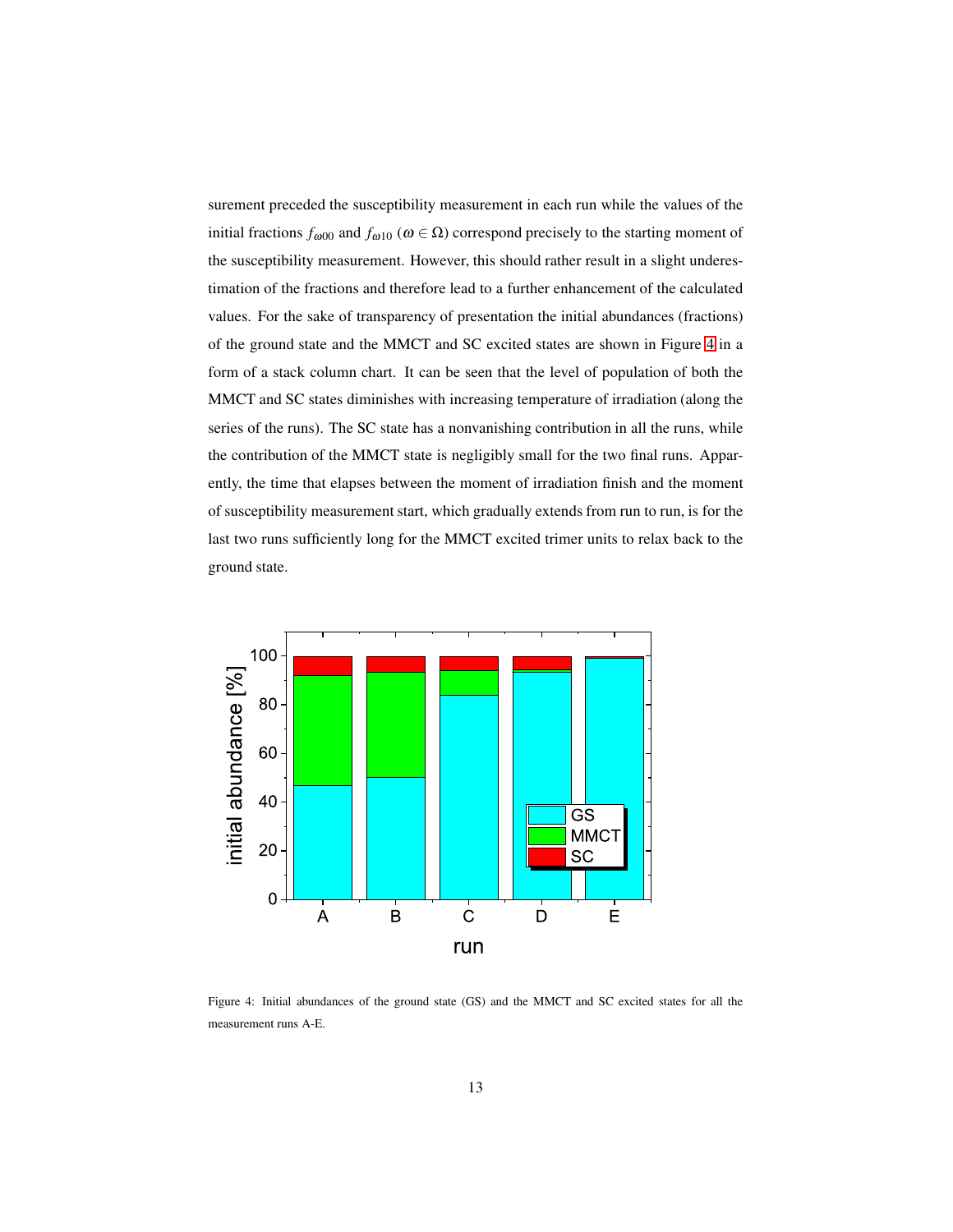## 5. Conclusions

Let us note that the approach presented here represents our second attempt to quantitatively describe a magnetic photoinduced effect. A similar approach has been taken for the first time in [\[13](#page-15-0)], where two cluster compounds based on  $Cu(II)$  and  $Mo(IV)$  revealed a slight enhancement of their magnetic properties due to irradiation. Although the modeling of the photoinduced signals involved as many as eighteen parameters, the best fit parameter values seem physically acceptable. Moreover, the fact that both the susceptibility and the isothermal magnetization were reproduced to a satisfactory extent with these parameters bears out the correctness and reliability of the whole procedure. The initial fractions of excited trimer units diminish from run to run, which can be understood by remembering that the excited states are metastable. The successful analysis corroborates the assumption that the irradiation of the present sample triggers two independent processes: the metal to metal charge transfer (MMCT) leading to a state with the Arrhenius-type relaxation and the spin crossover (SC) transition ending in a state whose relaxation displays a threshold behavior. The extended procedure gave a unique insight into the values of the spectroscopic factors of both excited states of the Mo ion. They turned out to be comparable and exceed the free electron value, which indicates crucial anisotropy of both photo-generated states.

## References

- <span id="page-13-0"></span>[1] O. Sato, Dynamic molecular crystals with switchable physical properties, Nature Chem. 8 (2016) 644–656. [doi:10.1038/nchem.2547](http://dx.doi.org/10.1038/nchem.2547).
- <span id="page-13-1"></span>[2] M. C. Muñoz, J. A. Real, Thermo-, piezo-, photo- and chemo-switchable spin crossover iron(II)-metallocyanate based coordination polymers, Coord. Chem. Rev. 255 (2011) 2068–2093. [doi:10.1016/j.ccr.2011.02.004](http://dx.doi.org/10.1016/j.ccr.2011.02.004).
- <span id="page-13-2"></span>[3] A. Bleuzen, V. Marvaud, C. Mathonière, B. Sieklucka, M. Verdaguer, Photomagnetism in clusters and extended molecule-based magnets, Inorg. Chem. 48 (2009) 3453–3466. [doi:10.1021/ic802007g](http://dx.doi.org/10.1021/ic802007g).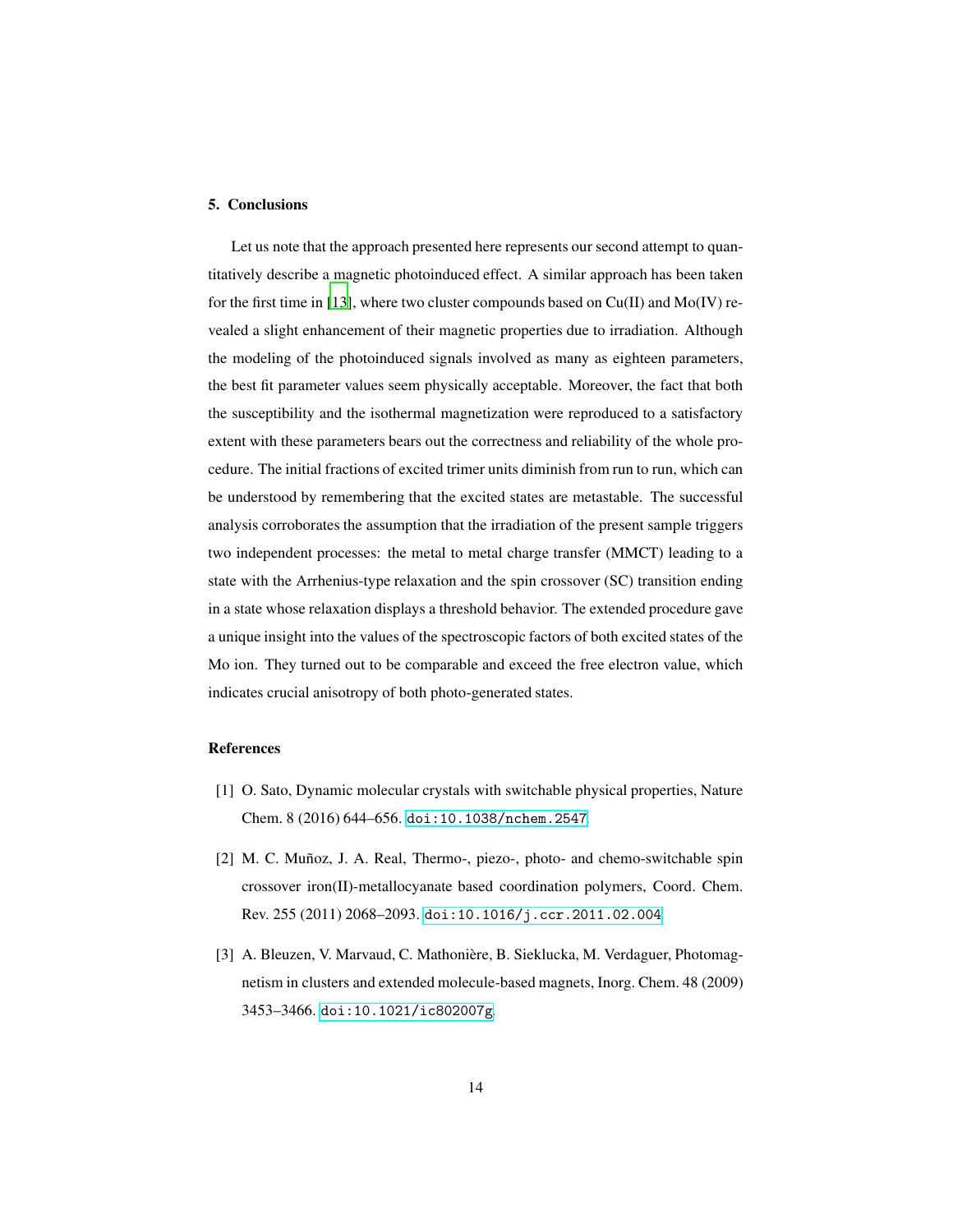- <span id="page-14-0"></span>[4] B. Sieklucka, D. Pinkowicz, Molecular Magnetic Materials: Concepts and Applications, Wiley-VCH, Weinheim, 2017.
- <span id="page-14-1"></span>[5] S. Ohkoshi, K. Imoto, Y. Tsunobuchi, S. Takano, H. Tokoro, Lightinduced spin-crossover magnet, Nature Chem. 3 (2011) 564–569. [doi:10.1038/nchem.1067](http://dx.doi.org/10.1038/nchem.1067).
- <span id="page-14-2"></span>[6] K. E. Funck, A. V. Prosvirin, C. Mathonière, R. Clérac, K. R. Dunbar, Light-induced excited spin state trapping and charge transfer in trigonal bipyramidal cyanide-bridged complexes, Inorg. Chem. 50 (2011) 2782–2789. [doi:10.1021/ic1018357](http://dx.doi.org/10.1021/ic1018357).
- <span id="page-14-3"></span>[7] D. Aguilà, Y. Prado, E. S. Koumousi, C. Mathonière, R. Clérac, Switchable Fe/Co Prussian blue networks and molecular analogues, Chem. Soc. Rev. 45 (2016) 203–224. [doi:10.1039/c5cs00321k](http://dx.doi.org/10.1039/c5cs00321k).
- <span id="page-14-4"></span>[8] Y. Zhang, D. Li, R. Clérac, M. Kalisz, C. Mathonière, S. M. Holmes, Reversible thermally and photoinduced electron transfer in a cyano-bridged  ${Fe_2Co_2}$  square complex, Angew. Chem. Int. Ed. 49 (2010) 3752-3756. [doi:10.1002/anie.201000765](http://dx.doi.org/10.1002/anie.201000765).
- <span id="page-14-5"></span>[9] A. Dei, Photomagnetic effects in polycyanometallate compounds: an intriguing future chemically based technology?, Angew. Chem. Int. Ed. 44 (2005) 1160– 1163. [doi:10.1002/anie.200461413](http://dx.doi.org/10.1002/anie.200461413).
- <span id="page-14-6"></span>[10] P. Guionneau, F. L. Gac, A. Kaiba, J. S. Costa, D. Chasseau, J.-F. L´etard, A reversible metal–ligand bond break associated to a spin-crossover, Chem. Commun. (2007) 3723–3725[doi:10.1039/b707836f](http://dx.doi.org/10.1039/b707836f).
- <span id="page-14-7"></span>[11] J.-F. Létard, Photomagnetism of iron(II) spin crossover complexes—the T(LIESST) approach, J. Mater. Chem. 16 (2006) 2550–2559. [doi:10.1039/b603473j](http://dx.doi.org/10.1039/b603473j).
- <span id="page-14-8"></span>[12] O. Stefańczyk, R. Pełka, A. Majcher, C. Mathonière, B. Sieklucka, Irradiation temperature dependence of the photomagnetic mechanisms in a cyanido-